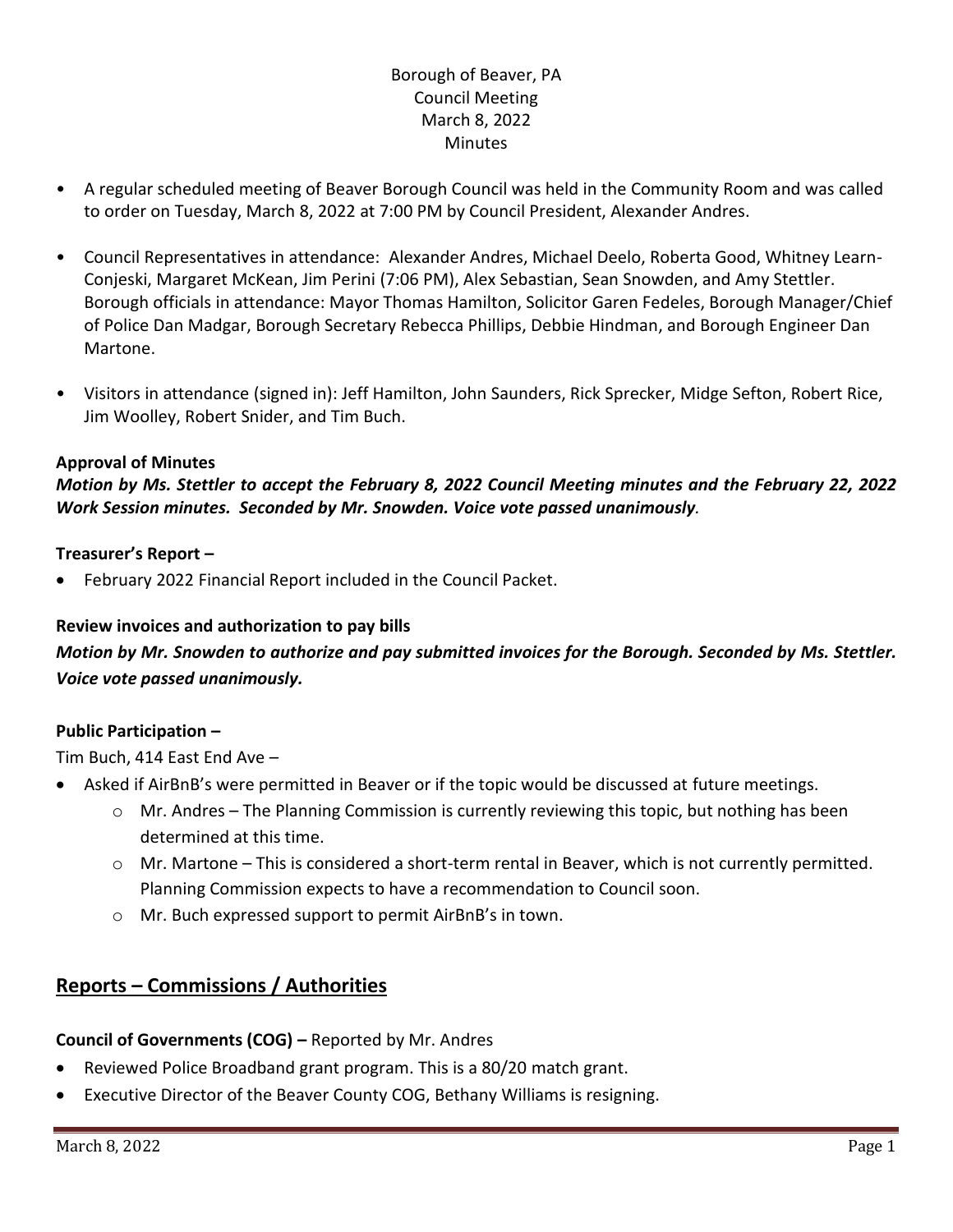#### **Civil Service Commission –** No report

# **Zoning Hearing Board (ZHB) –** Reported by Mr. Martone

• A hearing was held on February 17<sup>th</sup> for 344 Buffalo Street and 1115 3<sup>rd</sup> Street. Both variance requests were approved.

## **Planning Commission –** Reported by Mr. Martone

- January 17, 2022 meeting minutes, February 21, 2022 draft meeting minutes, and EPD's draft proposal of an overlay district included in the Council packet.
- Last meeting was held Monday, February 21 $st$ . Items discussed were a potential zoning overlay district. Planning to have a summary of recommendations to Council in April.

## **Tree Commission –** No report

#### **Code Enforcement Officer Report –**

• February 2022 Code Enforcement Officer report included in the Council packet.

#### **Historic Architectural Review Board (HARB) – Reported by Mr. Rice**

- January 3, 2022 draft meeting minutes and revised Historic Preservation Plan Summary include in the Council packet.
- Reviewed the HARB porch medallion project and preliminary funding from the Beaver Area Heritage Foundation. Mr. Rice has also been in contact with the Boy Scouts to assist with the distribution of the medallions as a community project.

#### **Municipal Authority –** Reported by Mr. Deelo

- February 16, 2022 meeting minutes included in the Council packet.
- Reviewed ongoing discussions with Bridgewater regarding the agreement to process wastewater.
- Mr. Martone designing and reviewing installation of reverse osmosis system.

#### **Shaw Park/Pool –** Reported by Mr. Andres

- Currently working on a Case for Support.
- There will not be a presentation at the next Work Session.

# **Council Committees**

#### **Finance –** Reported by Mr. Perini

- Asked if departments get a copy of their budget and expenses monthly.
	- o Mr. Madgar Departments can contact the Borough office to receive this information.
	- $\circ$  Mr. Perini requested that a copy of the Fire Department's budget be sent to the Fire Chief.

#### **General Government –** No report

**Highways –** Reported by Mr. Deelo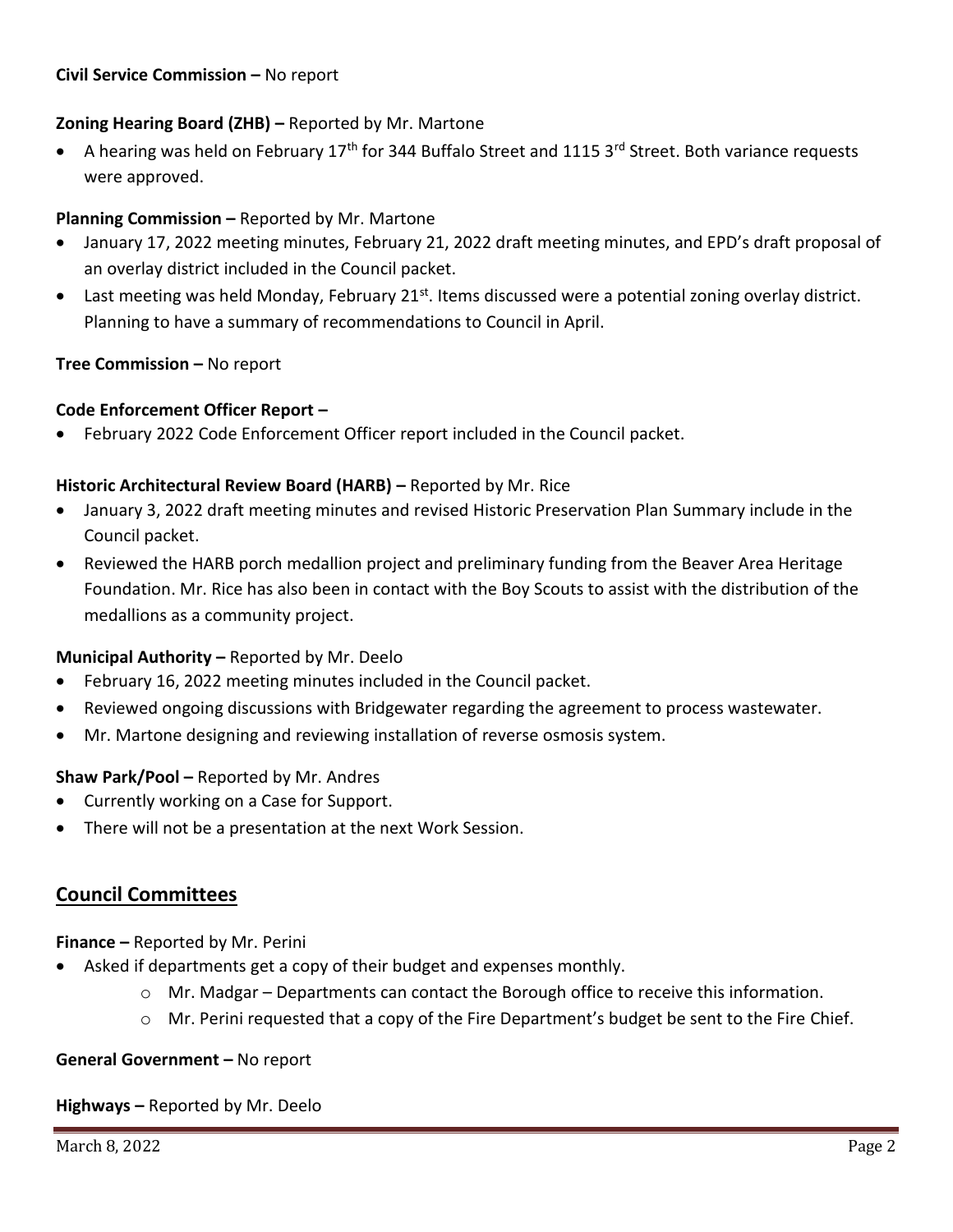• Reviewed projected 2022 Columbia Gas projects. This project is still in the planning process and continues to change. Will continue to keep Council updated.

# **Public Safety / Code Enforcement –** Reported by Mr. Sebastian

Update on new Police vehicles – awaiting approval of upfitting, expecting to receive them at the end of April.

# **Recreation –** Reported by Ms. McKean

- Invited the Recreation Committee members and any members of Council to attend a meeting regarding pool maintenance costs. The meeting is scheduled for March 9<sup>th</sup> with Christi Ringer and Dan Madgar.
- The Fort McIntosh chapter of the Daughters of the American Revolution are providing up to \$1,000.00 towards signage for Clark Park. The sign is to give information regarding park and the history. The last time Ms. McKean looked into pricing of this type of signage, it was approximately \$750.00. Inflation of this price is expected due to the COVID-19 pandemic. Will discuss further with Mr. Madgar regarding placement of the sign.

# **Reports**

# **Manager/Secretary Report –** Reported by Mr. Madgar

- Meeting with Ms. McKean and Christi Ringer scheduled for March 9<sup>th</sup>. Asked for clarification on what the meeting needed to cover and discussed concerns of running parallel to the Pool Committee.
- Liquid Fuels payment of \$132,338.20 deposited March  $1^{st}$ .
- Reminder of night-time parking/street maintenance enforcement has begun.
- Fence to be installed at the new recycling area/yard waste area starting Monday, March 14<sup>th</sup>.
- Met with Mike Lowe at the Clark Park to review work that still needs to be completed.
- Met today with EPD who presented two potential designs of Quay Park. A third design was discussed. The designs will be distributed to Council to review at the next Work Session.
- Have had two designated times for residents to pick-up new recycling bins. Next pick-up time will be Monday, March 14<sup>th</sup> from 4pm to 7pm.
- Borough Building has been open to the public as of March  $1<sup>st</sup>$ .
- Motion will be made to approve the Chamber of Commerce's 2022 Wine Fest for closing of the main street and alcohol sales.
- Mr. Martone Preparing bid package for the demolition of the current pool. This project will go out to bid in the Beaver County times on March 14<sup>th</sup> and March 22<sup>nd</sup>. The bid opening will take place on March 30<sup>th</sup>. Mr. Martone is expecting the cost of the demo to be approximately \$100,000.

# **Mayor Hamilton –** No report

# **President's Report –** Reported by Mr. Andres

• Thanked the Police Department on behalf of the Fort McIntosh Foundation for their assistance with the recent parade.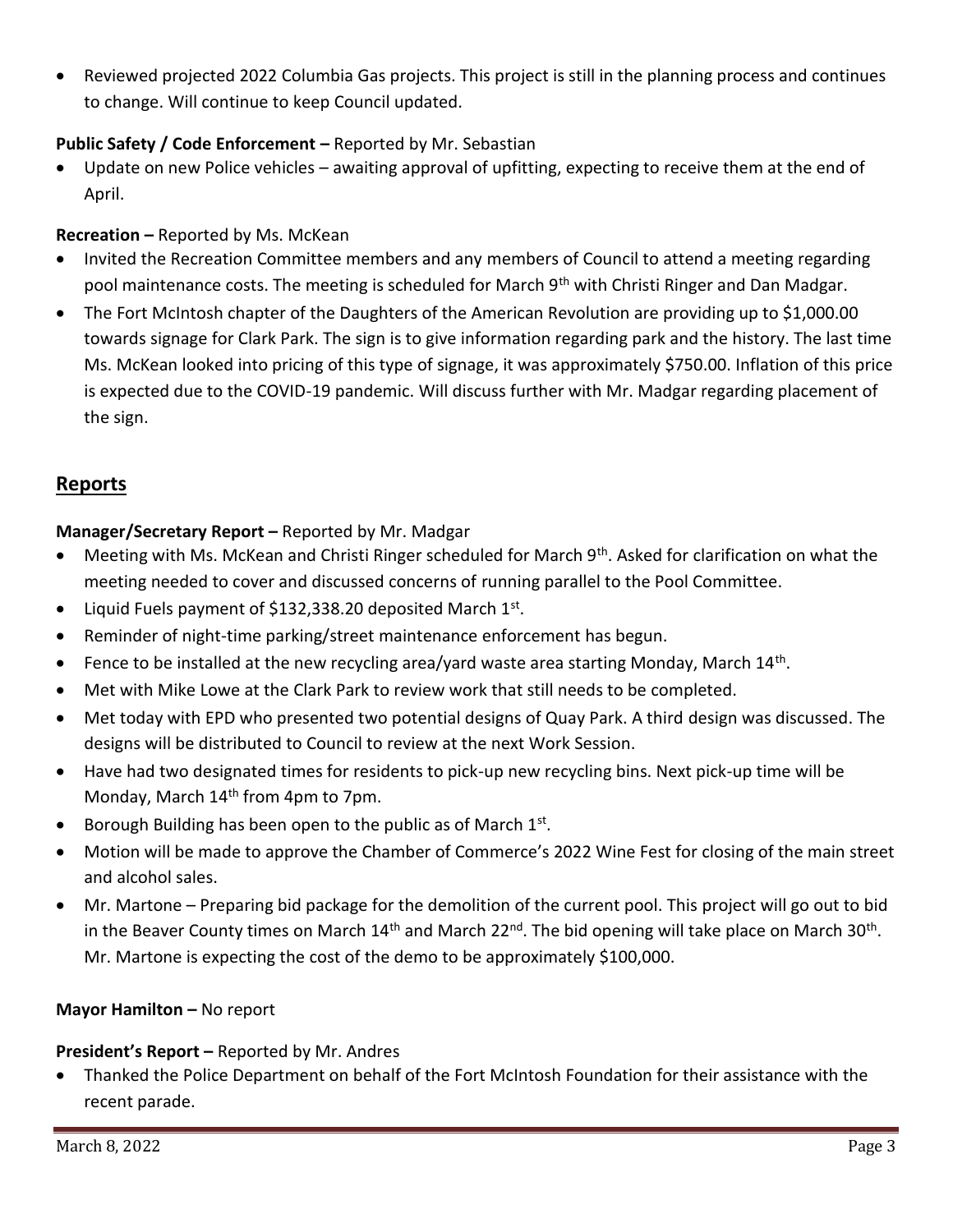#### **Police Department – No report**

## **Fire Department** – No report

## **Emergency Management Coordinator – No report**

#### **Borough Engineer –** Reported by Mr. Martone

• Plans of the repair the storm sewer along River Road is in the process of being designed. This is expected to put out to bid late spring or early summer. Expected date of project to begin is in August of this year and should take approximately 4 weeks. \$127,000 were received from the American Rescue Plan to put toward this project.

## **Solicitor Report –** Reported by Mr. Fedeles

County-wide meeting will be held on March  $16<sup>th</sup>$  at 2:00 p.m. at CCBC to discuss a County grant funding 80% of emergency responders radios and an update on the Beaver County reassessment.

# **Motions**

## **Motion – Stephenson Equipment, Inc. Invoice**

*Motion by Ms. Good, I move that Beaver Borough Council approve the attached Stephenson Equipment, Inc. (SEI) invoice #18050717 dated February 11, 2022 for a leaf-vac in the amount of \$85,976.00 as part of the awarded Section 902 Department of Environmental Protection (DEP) Municipal Recycling Program Grant. Contract #7C-FA-28.0 / Program ID 02-112-2020. Seconded by Mr. Snowden. Voice vote passed unanimously.*

#### **Motion – Team Force Invoice**

*Motion by Mr. Sebastian, I move that Beaver Borough Council approve the Team Force quote #3010 dated February 7, 2022 for two 2022 Ford police vehicles to be upfitted with emergency equipment in the amount of \$30,290.00. Seconded by Ms. Good. Voice vote passed unanimously.*

**Motion – Advertisement of Ordinance Establishing Parameters for Vehicles Permitted for On-Street Parking** *Motion by Ms. Stettler, I move that Beaver Borough Council authorize the Solicitor to advertise the Ordinance amending section 15-308 of the Borough's Code of Ordinances to be voted on at the April 12, 2022 Council Meeting. Seconded by Mr. Snowden. Voice vote passed unanimously.*

# **Motion – Beaver Area Chamber of Commerce Wine Festival**

*Motion by Ms. Learn-Conjeski, I move that Beaver Borough Council approve the request from the Beaver Area Chamber of Commerce for the organization to host a Wine Festival in the Borough's Business District on August 27, 2022. The event is to be coordinated through the Borough Manager who will involve the Police Department as needed. Seconded by Ms. Stettler. Voice vote passed unanimously.*